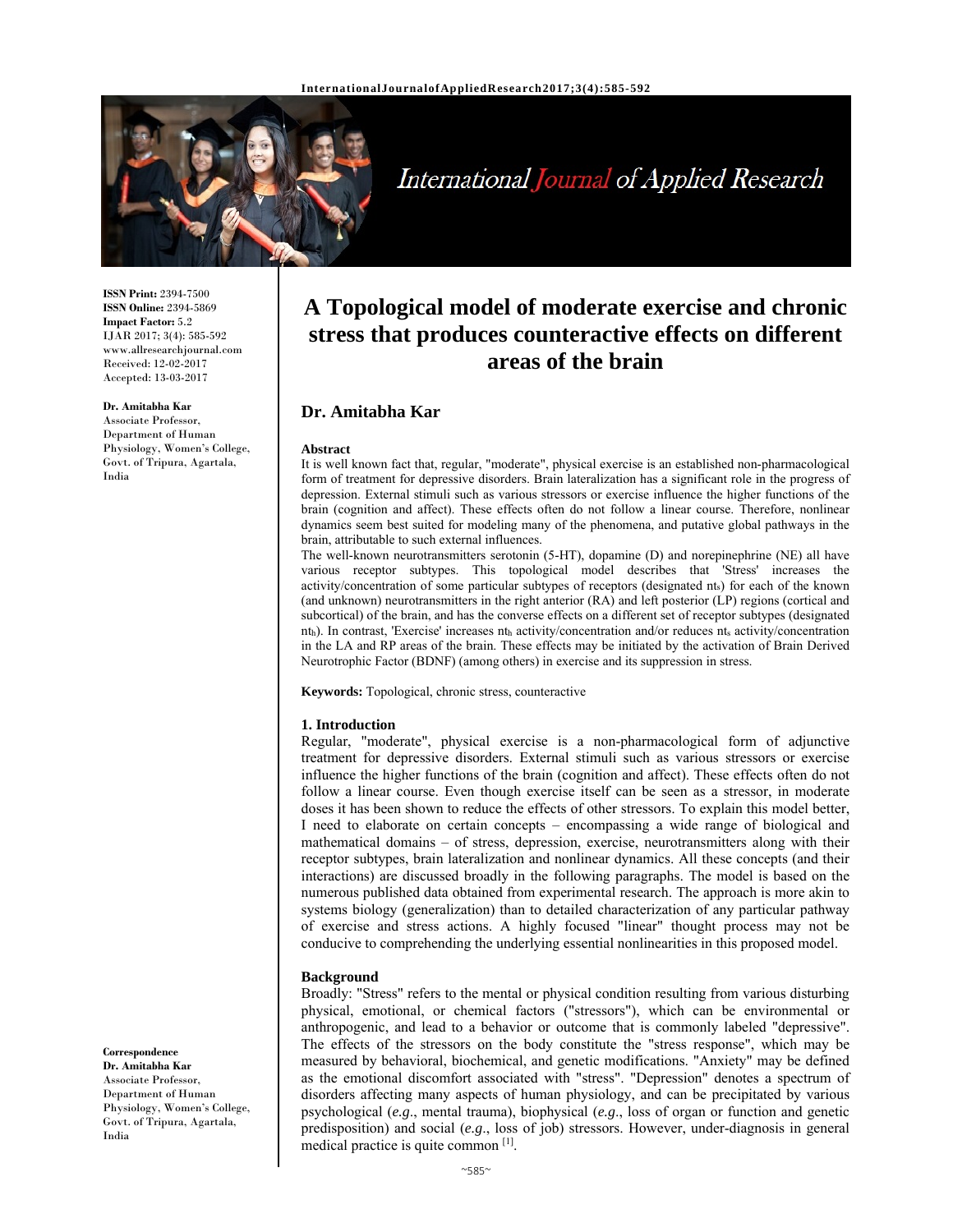Depression (including its various subtypes) is a common global disorder. Apart from newer pharmacotherapeutic management, some non-pharmacological interventions also play a significant part in its alleviation [1]. Regular, "moderate" physical exercise forms a pillar of such treatment. Our hypothesis concerns general mechanisms that give rise to the effects of exercise along with stress.



**Fig 1:** Demonstrates stress in brain

#### **Impact of stress and depression in brain**

Cerebral hemispheric lateralization alludes to the localization of brain function on either the right or left sides of the brain, and is an important factor in the progress of depression [2]. Incidentally, this lateralization is not confined to only the cerebral cortices, but also to the subcortical structures. A recent paper <sup>[3]</sup> indicates that mood state may be differentiated by lateralization of brain activation in fronto-limbic regions. The interpretation of fMRI (functional magnetic resonance imaging) studies in bipolar disorder is limited by the choice of regions of interest, medication effects, comorbidity, and task performance. These studies suggest that there is a complex alteration in regions important for neural networks underlying cognition and emotional processing in bipolar disorder. However, measuring changes in specific brain regions does not identify how these neural networks are affected. New techniques for analyzing fMRI data are needed in order to resolve some of these issues and identify how changes in neural networks relate to cognitive and emotional processing in bipolar disorder.

The relationship between exercise and stress is not a simple one. As succinctly pointed out by Mastorakos and Pavlatou [4]: "Exercise represents a physical stress that challenges homeostasis. In response to this stressor, the autonomic nervous system and hypothalamus-pituitary-adrenal axis are known to react and participate in the maintenance of homeostasis and the development of physical fitness. This includes elevation of cortisol and catecholamines in plasma. However, physical conditioning is associated with a reduction in pituitary-adrenal activation in response to exercise." In our present model, we shall start at the point at which chronic moderate exercise has already led to the "baseline adaptive changes" and behaves in a different way from any other stressor. In future modifications, changes in the model's threshold for exhibiting this particular (bimodal) behavior can also be incorporated. This bimodal or hormetic response is characterized by low dose stimulation, high dose inhibition, resulting in either a J-shaped or an inverted Ushaped (nonlinear) dose response. A chemical pollutant or toxin or radiation showing hormesis therefore has the opposite effect in small doses to that in large doses.

Therefore, we can assume regular moderate exercise as the mild, repeated "stressful" stimulation (which is good for health). While excessive and prolonged stress (as in heavy exercise) can lead to depression, mild and irregular (nonlinearly applied, hormetic) stress can actually improve depression. Radak *et al*. [28] extend the hormesis theory to include reactive oxygen species (ROS). They further suggest that the beneficial effects of regular exercise are partly based on the ROS-generating capacity of exercise, which is in the stimulation range of ROS production. Therefore, they suggest that exercise-induced ROS production plays a role in the induction of antioxidants, DNA repair and protein degrading enzymes, resulting in decreases in the incidence of oxidative stress-related diseases.

External stimuli such as various stressors or exercise influence the higher brain functions, i.e., cognition and affect. These effects often do not follow a linear course. In nonlinear dynamics the rate of change of any variable cannot be written as a linear function of the other variables. Therefore, it may be better suited to modeling many phenomena, and putative global pathways, in the brain, that are attributable to such influences [7, 8, 12-15].

Neurotransmitters convey the information to be passed and processed through some  $10^{14}$  to  $10^{16}$  interconnections linking approximately  $10^{10}$  to  $10^{11}$  neurons in the human brain. Each of the many neurotransmitters acts through a receptor, which in general will have numerous subtypes [16].



**Fig 2:** Demonstrates Neurotransmitter receptor subtypes

The same neurotransmitter acting through two different receptor subtypes may have opposing actions. Most psychotropic drugs exert their therapeutic effects through various neurotransmitters, mainly through specific receptor subtypes. Some neurotransmitter receptor subtype interactions are depicted properly. It may be noted that 5-  $HT_2$  class receptors couple to Gq/G11 and do not primarily signal through cAMP pathways. Similarly, 5-HT<sub>3</sub> receptors are ligand-coupled ion channels and do not primarily signal through cAMP. However, this only proves the existence of additional intracellular pathways such as the Gq/G11 coupled intracellular calcium/protein kinase C pathway, and also highlights the fact that signaling is much more complex than this model allows. Our oversimplification is essential for trying to grasp the overall complexity of all possible (known and as yet unknown) underlying mechanisms of the brain. The basic purpose of this figure is to show that (irrespective of the mechanisms of action) any neurotransmitter is capable of exerting opposing effects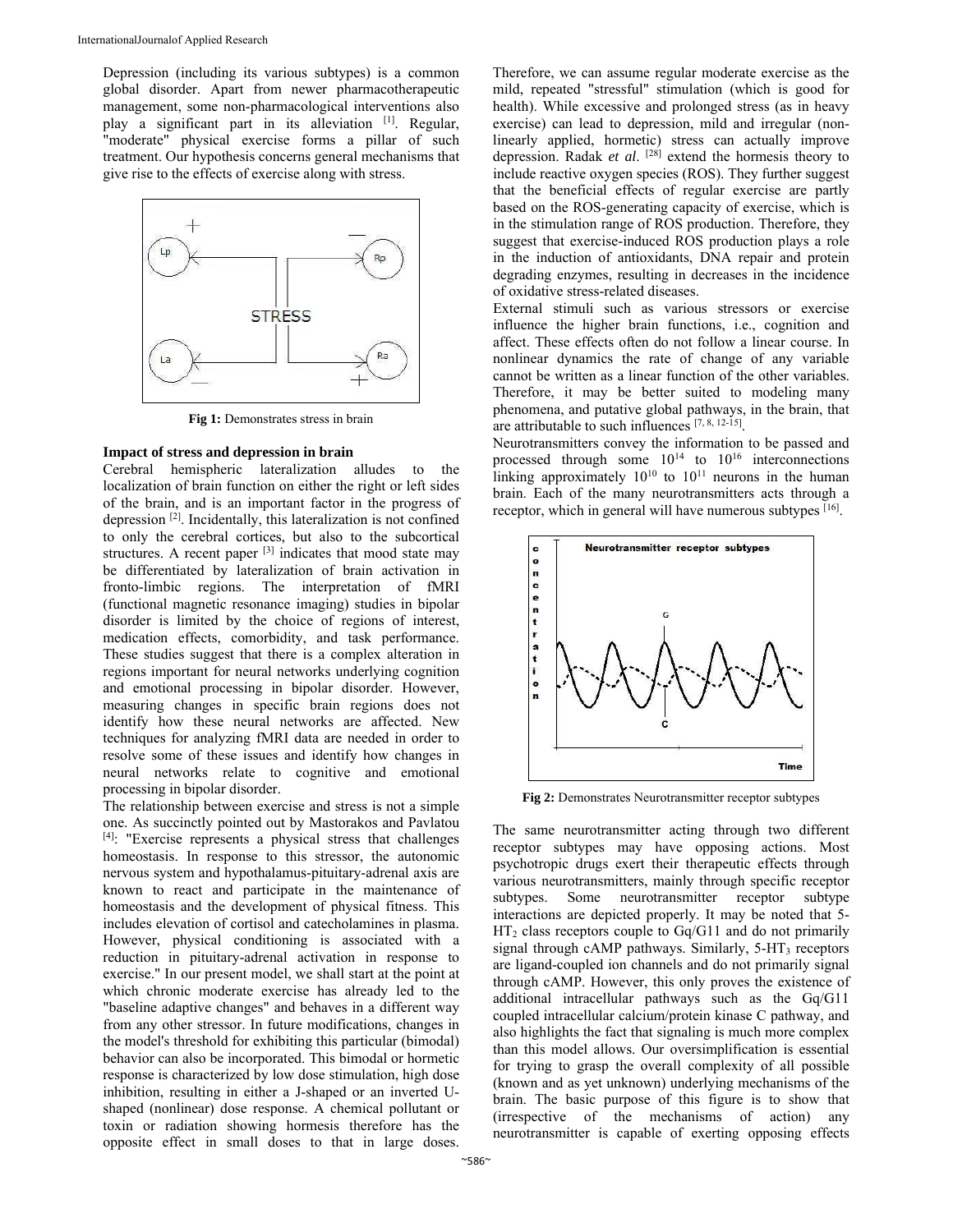(e.g., increasing anxiety or 'anxiogenesis' and decreasing anxiety or 'anxiolysis') by acting through its diverse receptor subtypes.

It is important to note that, Protein kinase C, commonly abbreviated to PKC (EC 2.7.11.13), is a family of protein kinase enzymes that are involved in controlling the function of other proteins through the phosphorylation of hydroxyl groups of serine andthreonine amino acid residues on these proteins, or a member of this family. PKC enzymes in turn are activated by signals such as increases in the concentration of diacylglycerol (DAG) or calcium ions (Ca2+). Hence PKC enzymes play important roles in several signal transduction cascades.

| Cell type<br>٠                                                                                                                                                                                                                                                         | Organ/system         | <b>Activators</b><br>ligands +> G_-GPCRs                                                                                                          | Effects                                                                                                                                            |
|------------------------------------------------------------------------------------------------------------------------------------------------------------------------------------------------------------------------------------------------------------------------|----------------------|---------------------------------------------------------------------------------------------------------------------------------------------------|----------------------------------------------------------------------------------------------------------------------------------------------------|
| smooth muscle cell (gastrointestinal tract<br>spiningters)                                                                                                                                                                                                             | digestive system     | · prostagiandin F <sub>3</sub> / <sup>RI</sup> --><br>· thrompousness!                                                                            | contraction                                                                                                                                        |
| smooth muscle cells in:<br>· Int diator muscle (sensory system)<br>· urethral sphincter (univary system)<br>· uterus (reproductive system)<br>· arrector più muscles (integumentary<br>system)<br>· ureter (urinary system)<br>· urinary bladder (urinary system)[791] | Various              | · adrenergic agorists -- > g1<br>receptor                                                                                                         | contraction                                                                                                                                        |
| smooth muscle cells in:<br>· Iris constructor muscle<br>· ciliary muscle                                                                                                                                                                                               | sensory system.      | scribitholms -> M3 receptor                                                                                                                       | contraction                                                                                                                                        |
| smooth muscle cell (vascular)                                                                                                                                                                                                                                          | circulatory system   | · 5-HT --> 5-HT2A receptor<br>· administration and a state<br>receptor                                                                            | · vasoconstriction(4144)91127                                                                                                                      |
| smooth muscle cell (seminal tract) is teaming                                                                                                                                                                                                                          | reproductive system. | $\bullet$ actrementic agonists $\rightarrow$ as<br>receptor                                                                                       | elatulation                                                                                                                                        |
| smooth muscle cell (Gi tract)                                                                                                                                                                                                                                          | digestive system.    | . 5-HT -- > 5-HT2A or 5-HT2D<br>receptor(9)187<br>· acetylcholme (ACh) -- > M3<br>receptor                                                        | · contraction <sup>[11]</sup>                                                                                                                      |
| smooth muscle cell (bronchi)                                                                                                                                                                                                                                           | respiratory system   | . 5-HT -- > 5-HT2A receptor<br>· adrenergic agonists --> du<br>receptor<br>· acetylcholme -- > M3 <sup>121</sup> and M1<br>receptor <sup>es</sup> | bronchoconstriction <sup>201</sup> <sup>167</sup>                                                                                                  |
| projetují convoluted tubule cell                                                                                                                                                                                                                                       | kidney               | · angiotensin 8 -- > AT1 receptor<br>· adrenergic agonists -- > is1<br>receptor                                                                   | · stimulate NHE3 -> H* secretion & Na*<br>reabsorption <sup>pig</sup><br>· stimulate basolateral Na-K ATPase -> Na<br>reabsorption <sup>[14]</sup> |

**Fig 3:** Demonstrates Cell-specific function of Protein Kinase-C

The PKC family consists of fifteen isozymes in humans. They are divided into three subfamilies, based on their second messenger requirements: conventional (or classical), novel, and atypical. Conventional (c) PKCs contain the isoforms  $\alpha$ ,  $\beta$ <sub>I</sub>,  $\beta$ <sub>II</sub>, and γ. These require Ca<sup>2+</sup>, DAG, and a phospholipid such as phosphatidylserine for activation. Novel (n) PKCs include the δ, ε, η, and  $θ$  isoforms, and require DAG, but do not require  $Ca^{2+}$  for activation. Thus, conventional and novel PKCs are activated through the same signal transduction pathway as phospholipase C. On the other hand, atypical (a) PKCs (including protein kinase Mζ and  $\iota$  / λ isoforms) require neither Ca<sup>2+</sup> nor diacylglycerol for activation. The term "protein kinase C" usually refers to the entire family of isoforms.

Interestingly, there is a greater right-sided EEG abnormality in depression owing to impaired cerebral lateralization [2]. Therapeutically, too, better antidepressant results are obtained with non-dominant unilateral electroconvulsive shock. It is generally believed that "affect" processing is a right hemisphere (RH) function. It is also believed that RH dysfunction is characteristic of depressive illness. Both these beliefs are oversimplified because the relationship between affect processing and affective illness, in terms of intra- and inter-hemispheric role-play, is not straightforward. There is exchange of information and action between the two hemispheres (inter-hemispheric, *i.e*., between left and right; intra-hemispheric *i.e*., between anterior and posterior; and also cross-hemispheric coupling *i.e*., similarities between the left anterior and right posterior quadrants). Very broadly, a sad mood is a function of positive coupling (stimulation) between the left posterior and right anterior areas and/or negative coupling (depression) between the left anterior and right posterior areas of the brain [2].

Brain functions are lateralized to the right or the left sides and there are observed differences in the expression of neurotransmitter receptor subtypes [16-22]. Some of these results [21] are supported by a meta-analysis of various studies reported in the literature. Neuroanatomical asymmetries are known to be present in the human brain, and disturbed neurochemical asymmetries have also been reported in the brains of patients with schizophrenia [22]. Not only neuroanatomical but also neurochemical evidence supports the loss or reversal of normal asymmetry of the temporal lobe in schizophrenia, which might be due to a disruption of the neurodevelopmental processes involved in hemispheric lateralization.

Neuropsychological research provides a useful framework for studying emotional problems such as depression and their correlates. Shenal *et al*. [25] review several prominent neuropsychological theories focusing on functional neuroanatomical systems of emotion and depression, including those that describe cerebral asymmetries in emotional processing. Following their review, they present a model comprising three neuroanatomical divisions (left frontal, right frontal and right posterior) and corresponding neuropsychological emotional sequelae within each quadrant. It is proposed that dysfunction in any of these quadrants could lead to symptomatology consistent with a diagnosis of depression. Their model combines theories of arousal, lateralization and functional cerebral space and lends itself to scientific investigation. Shenal *et al*. [25] conclude: 'As the existing literature appears to be somewhat confusing and controversial, an increased precision for the diagnostic term "depression" may afford a better understanding of this emotional construct. Future research projects and innovative neuropsychological models may help to form a better understanding of depression.' Their proposed model 'combines theories of arousal, lateralization, and functional cerebral space to better understand these distinct clinical pictures, and it should be noted that these regions may be differentially activated following various therapies to depressive symptomatology.' However, their excellent neuropsychological model does not take into account the different neurotransmitter receptor subtype distribution and functions.

Neuropharmacological investigations aimed understanding the electrophysiological correlates between drug effects and action potential trains have usually involved the analysis of firing rate and bursting activity. Di Mascio *et al.* <sup>[29]</sup> selectively altered the neural circuits that provide inputs to dopaminergic neurons in the ventral tegmental area and investigated the corresponding electrophysiological correlates by nonlinear dynamic analysis. The nonlinear prediction method combined with Gaussian-scaled surrogate data showed that the structure in the time-series corresponding to the electrical activity of these neurons, extracellularly recorded *in vivo*, was chaotic. A decrease in chaos of these dopaminergic neurons was found in a group of rats treated with 5, 7 dihydroxytryptamine, a neurotoxin that selectively destroys serotonergic terminals. The chaos content of the ventral tegmental area dopaminergic neurons in the control group, and the decrease of chaos in the lesioned group, cannot be explained in terms of standard characteristics of neuronal activity (firing rate, bursting activity). Moreover, the control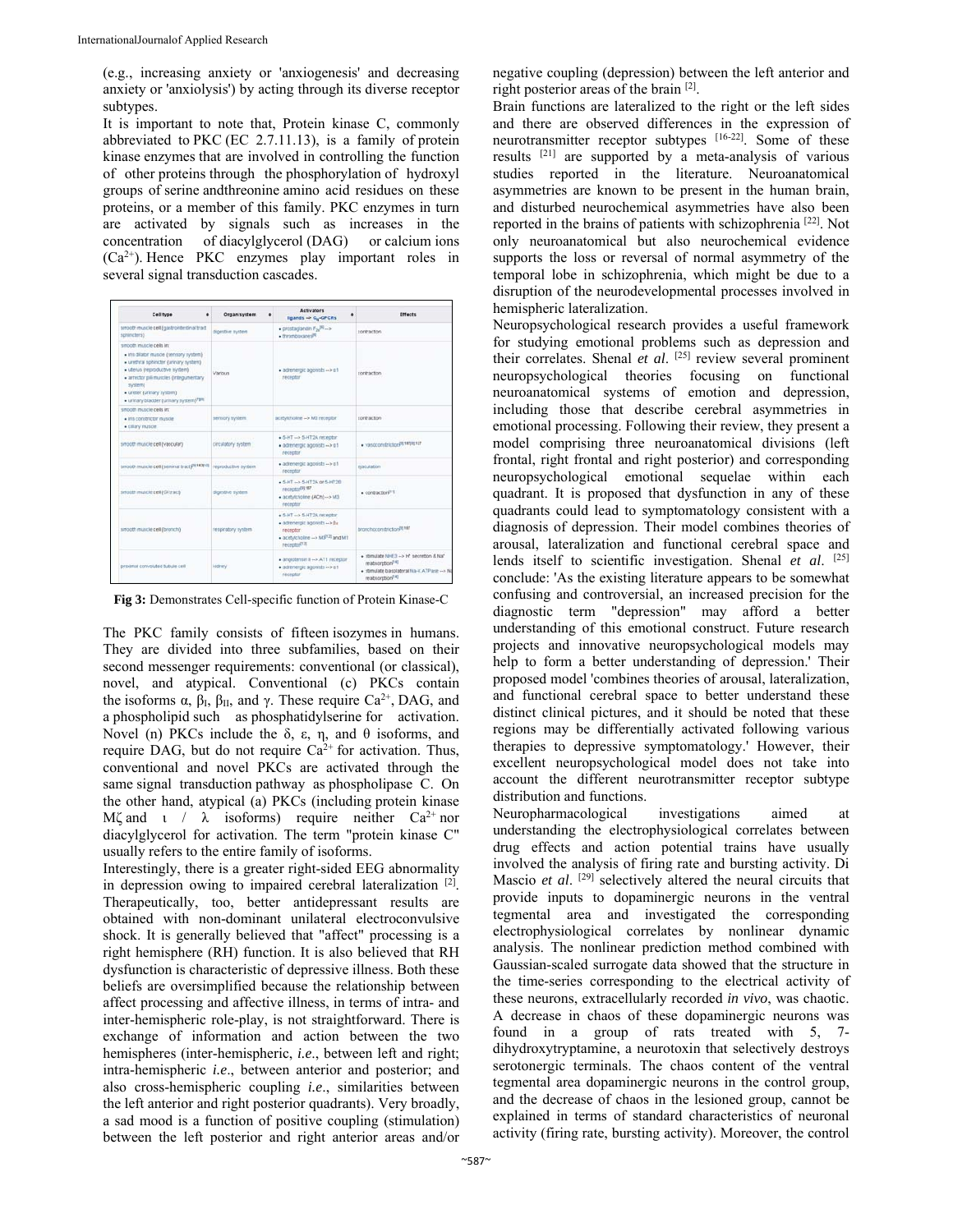group showed a positive correlation between the densitypower-spectrum of the interspike intervals (ISIs) and the chaos content measured by nonlinear prediction S score; this relationship was lost in the lesioned group. It was concluded that the impaired serotonergic tone induced by 5, 7 dihydroxytryptamine reduces the chaotic behavior of the dopaminergic cell-firing pattern while retaining many standard ISI characteristics. However, some difficulties remain. There is a suspicion that the determinism in the EEG may be too high-dimensional to be detected with current methods. Previously [30], ISIs of dopamine neurons recorded in the substantia nigra were predicted partially on the basis of their immediate prior history. These data support the hypothesis that the sequence-dependent behavior of dopamine neurons arises in part from interactions with forebrain structures. ISI sequences recorded from unlesioned rats demonstrated maximum predictability when an average of 3.7 prior events were incorporated into the forecasting algorithm, implying a physiological process, the "depth" of history-dependence of which is approximately 600–800 ms.

It has been repeatedly confirmed that the brain acts nonlinearly, especially when complex interactions are required, as in cognition or affect processing. In a cognitive study [31], although the nonlinear measures ranged in the middle field compared to the number of significant contrasts, they were the only ones that were partially successful in discriminating among the mental tasks. In another cognitive study [32], initial increase in complexity of both episodic and semantic information was associated with right inferior frontal activation; further increase in complexity was associated with left dorsolateral activation. This implies that frontal activation during retrieval is a nonlinear function of the complexity of the retrieved information.

A broader view of stress is that not only do dramatic stressful events exact a toll, but also the many events of daily life elevate the activities of physiological systems and cause some measure of wear and tear. This wear and tear has been termed "allostatic load" [33], and it reflects the impact not only of life experiences but also of genetic load (predisposition); individual habits reflecting items such as diet, exercise and substance abuse, and developmental experiences that set life-long patterns of behavior and physiological reactivity. Hormones and neurotransmitters associated with stress and allostatic load protect the body in the short term and promote adaptation, but in the long run allostatic load causes changes in the body that lead to disease. These have been observed particularly in the immune system and the brain.

The beneficial role of exercise is evident in many neurodegenerative disorders [40]. Despite the paucity of human research, basic animal models and clinical data overwhelmingly support the notion that exercise treatment is a major protective factor against neurodegeneration of various etiologies. The final common pathway of degradation is clearly related to oxidative stress, nitrosative stress, glucocorticoid dysregulation, inflammation and amyloid deposition. Exercise training may be a major protective factor but in the absence of clinical guidelines, its prescription and success with treatment adherence remain elusive. In the present model, Moderate Exercise:  $3.0 - 6.0$ METs  $(3.5 - 7.0 \text{ kcal/min})$  [41] is assumed for the purpose of modeling.

It is not known whether the complex dynamics are an essential feature or if they are secondary to internal feedback and environmental fluctuations [13]. Because of the complexity of biological systems and the huge jumps in scale from a single ionic channel to the cell to the organ to the organism, all computer models will be gross approximations to the real system for the foreseeable future. There is a rich fMRI literature on affect, stress and depression and this, together with a wealth of preclinical data, will enable the very general model proposed in this paper to be refined in the future. At present, our concern is to determine whether a broadly testable nonlinear dynamic model can be elaborated and to outline the preliminary experiments required to validate it. Only after this task is completed will detailed refinement, producing a more practically helpful model, become appropriate. It may be noted that the basic purpose of the model is to provide direction for experimental research, since there is a paucity of real life data, which we feel to be essential for understanding the precise role of neurotransmitter receptor subtypes in different areas of the brain.

#### **The effects of concomitant stress and exercise on the four different quadrants of the brain**

As a non-pharmacological intervention, we have introduced 'exercise' into the stress dynamics. The schematic diagram shown in represents the functional characteristics of brain dynamics in presence of stress-induced exercise activities. In this particular schema we assume that both stress and exercise are acting simultaneously where the stress activity (not counting "moderate" exercise itself as a stressor, whereas "heavy" exercise may qualify as a stressor) develops independently from various sources and/or systems over which the individual has no control.

A person who is not under the influence of stress can do exercise. On the other hand one can do the exercise when one knows that one is under influence of stress. We call this situation 'stress-induced exercise activity'. In the present study, our approach is based on the latter scenario.

In this scenario, the effects of exercise positively activate the left-anterior and right-posterior of the brain but they negatively activate (feedback mechanism) the left-posterior and right anterior of the brain. As such, the exercise effect conteracts the stress effect on the brain.

#### **Summary of the hypothetical models**

The models described in this article show one of the likely mechanisms for the action, on the brain, of concomitant stress and exercise. They mathematically prove our assumptions that 'Stress' nonlinearly increases the activity/concentration of particular subtypes of receptors (designated *nt <sup>s</sup>* ) for each of the known (and unknown) neurotransmitters in the right anterior (RA or *R <sup>a</sup>* ) and left posterior (LP or  $L_p$ ) regions of the brain, and/or nonlinearly decreases the activity/concentration of another set of receptor subtypes (designated *nt <sup>h</sup>* ) for each of these neurotransmitters in the left anterior (LA or *L <sup>a</sup>* ) and right posterior (RP or  $R_p$ ) activity areas. Exercise elicits the opposite (nonlinear) effects.

It is established that the intensity of exercise, the level of fitness, and various individual differences (which may be due to "nature" or "nurture"), impact acute affective responses to exercise  $[51, 52]$ . Also, Bixby *et al.*  $[51]$  have shown that exercise intensity impacts the affective response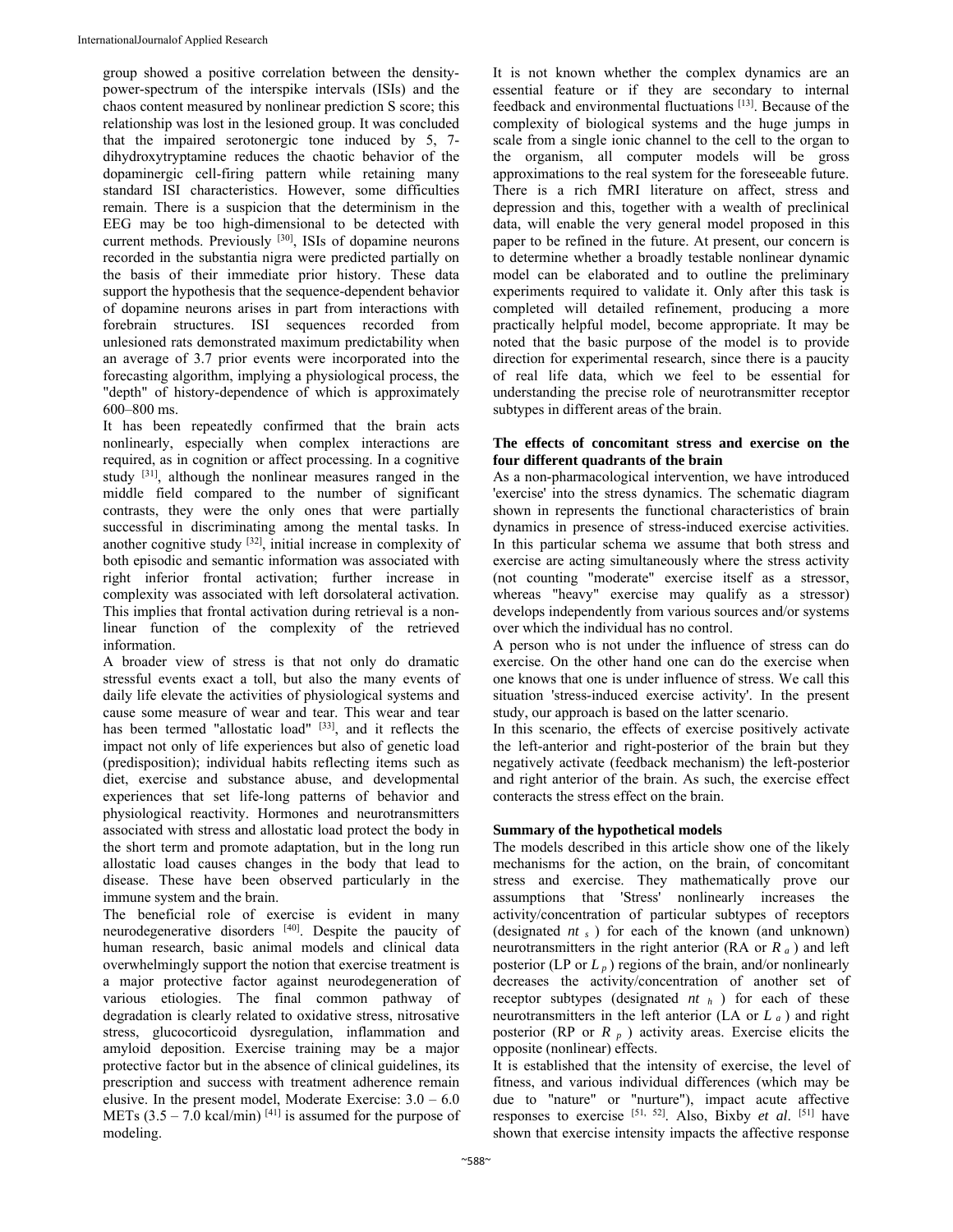during and after exercise, with higher intensity exercise being associated with more negative affect during exercise. These aspects will be dealt with in the future models.

Furthermore, exercise can also influence other brain parameters such as blood flow, antioxidant activities, neuronal apoptosis, receptor sensitization, glutamate secretion and many other unknown factors, which in various combinations can have some effect on depression. Our model does not explicitly deal with any of these effects in detail.

According to Dishman *et al.* <sup>[53]</sup>, "Chronic voluntary physical activity also attenuates neural responses to stress in brain circuits responsible for regulating peripheral sympathetic activity, suggesting constraint on sympathetic responses to stress that could plausibly contribute to reductions in clinical disorders such as hypertension, heart failure, oxidative stress, and suppression of immunity. Mechanisms explaining these adaptations are not as yet known, but metabolic and neurochemical pathways among skeletal muscle, the spinal cord, and the brain offer plausible, testable mechanisms that might help explain effects of physical activity and exercise on the central nervous system." This model provides one possible direction towards solving some of the puzzles.

Greenwood *et al.* [54] suggest that the central 5-HT system is sensitive to wheel running in a time-dependent manner. The observed changes in mRNA regulation in a subset of raphe nuclei might contribute to the stress resistance produced by wheel running and the antidepressant and anxiolytic effects of physical activity. We believe that more than one or two neurotransmitter systems are simultaneously involved in leading to the observed nonlinear behaviors of stress and exercise.

#### **Implications of the Topological Model**

To sum up the information gathered in this paper, we can see that many anti-depressive interventions exert their therapeutic effects through various neurotransmitters, mainly acting nonlinearly through their several specific receptor subtypes. The final common pathway (biological cascade) is at the cellular and subcellular levels. Therefore, to achieve therapeutic benefit, lower level targets are now being selected, *e.g.*, adenosine  $(A_{2A})$  and calcium  $(Ca^{2+})$ channels, as well as genes for BDNF and CREB. The underlying neural networks function on the basis of the inputs received from the various neurotransmitter receptor subtypes. Detailed expositions are given elsewhere [26, 27]. Experiments may be devised to measure changes in concentrations and activity levels of various concentrations and activity levels neurotransmitters and of growth factors such as BDNF in different regions of the brain, followed by identification of specific receptor subtypes in these regions. It may be noted that it is beyond the capacity of a single researcher or even a single group to validate all the experimental possibilities predicted from this model.

#### **Conclusion**

As per Etevenon's [66] proposal, more than two decades ago, a model for cross-coupling of diagonal quadrants of the brain in affect processing – but there was hardly any empirical data to support the proposal. With the advance of technology and its applications in the healthcare domain we are in a better position to construct a more realistic model.

Numerous other contemporary scientists [67, 68] have demonstrated that mathematical modeling is a useful tool for diagnosing and assessing the prognosis of depression.

Future models are bound to be modified and refined as more and more experimental evidence is gathered owning to advances in technology. We have tried to integrate diverse domains of knowledge about depressive disorders and exercise physiology. It may not currently be possible to test the hypothesis holistically, but there is an immediate need for domain experts to come together from various disciplines such as neuropsychology, computational neuroscience, exercise science, molecular biology, clinical psychophysiology, bedside clinics, experimental neurophysiology, behavior therapy and nonlinear dynamics. The necessity for this theoretical modeling arose because of the lack of experimental data relating to all aspects of our hypothesis. We hope that by using the outcomes of these models, experimental biologists will be able to devise experiments involving diverse subtypes of the same neurotransmitters, acting differently in localized areas of the brain (in health and disease), reinforce (or refute) our assumptions, and enable more refined and practically applicable versions of the present hypothesis to be elaborated.

#### **Authors's contribution**

Author has extended in depth research and exclusive study regarding the present spectrum that has been manifested to write him this review in favour of mankind and well being of health science and cultivation.

#### **Acknowledgement**

It is an established fact that every mission needs a spirit of dedication and hard work but more than anything else it needs proper guidance. In fact, author feels proud in taking this opportunity to express his heartiest regards and deep sense of gratitude to his beloved wife Mrs. Ranita Kar for her evergreen inspiration as well spirit for progress, research and all kinds of pursuit of excellence in author's life and achievements.

#### **References**

- 1. Sarbadhikari SN. Neural network aided analysis of electrophysiological signals from the brain of an animal model of depression subjected to chronic physical exercise. PhD Thesis. Banaras Hindu University, Varanasi, India, 1995.
- 2. Mandal MK, Asthana H, Pandey R, Sarbadhikari S. Cerebral laterality in affect and affective illness: A review. Journal of Psychology. 1996; 130:447-459.
- 3. Yurgelun-Todd DA, Ross AJ. Functional magnetic resonance imaging studies in bipolar disorder. CNS Spectrums. 2006; 11:287-297.
- 4. Mastorakos G, Pavlatou M. Exercise as a stress model and the interplay between the hypothalamus-pituitaryadrenal and the hypothalamus-pituitary-thyroid axes. Hormone and Metabolic Research. 2005; 37:577-584. 10.1055/s-2005-870426.
- 5. Atchley RA, Ilardi SS, Enloe A. Hemispheric asymmetry in the processing of emotional content in word meanings: the effect of current and past depression. Brain and Language. 2003, 84: 105-119. 10.1016/S0093-934X (02)00523-0.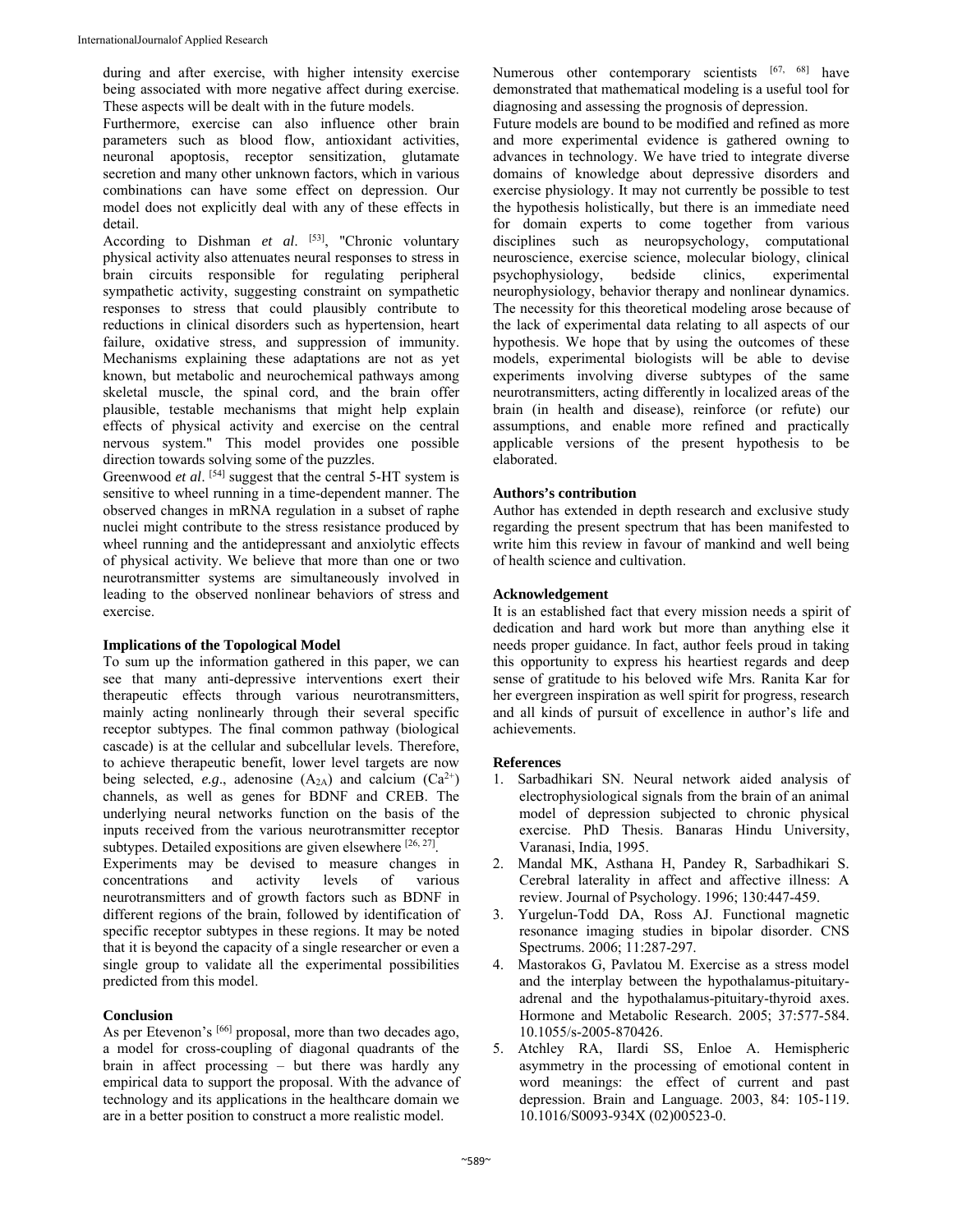- 6. Neveu PJ, Merlot E. Cytokine stress responses depend on lateralization in mice. Stress. 2003; 6:5-9.
- 7. Toro MG, Ruiz JS, Talavera JA, Blanco C. Chaos theories and therapeutic commonalities among depression, Parkinson's disease, and cardiac arrhythmias. Comprehensive Psychiatry. 1999; 40:238- 244. 10.1016/S0010-440X (99)90011-1.
- 8. Levine DS, Brown VR, Shirey Eds VT. Oscillations in Neural Systems. Mahwah, New Jersey: Lawrence Erlbaum Associates, 2000.
- 9. Thomasson N, Pezard L, Allilaire J-F, Renault B, Martinerie J. Nonlinear EEG changes associated with clinical improvement in depressed patients. Nonlinear Dynamics, Psychology and Life Sciences. 2000; 4:203- 218. 10.1023/A: 1009580427443.
- 10. Jeong J. Nonlinear dynamics of EEG in Alzheimer's disease. Drug Development Research. 2002; 56:57-66. 10.1002/ddr.10061.
- 11. Petruzzello SJ, Hall EE, Ekkekakis P. Regional brain activation as a biological marker of affective responsivity to acute exercise: influence of fitness. Psychophysiology. 2001; 38:99-106. 10.1111/1469- 8986.3810099.
- 12. Kyriazis M. Practical applications of chaos theory to the modulation of human ageing: nature prefers chaos to regularity. Biogerontology. 2003; 4:75-90. 10.1023/A: 1023306419861.
- 13. Sarbadhikari SN, Chakrabarty K. Chaos in the brain: a short review alluding to epilepsy, depression, exercise and lateralization. Medical Engineering & Physics. 2001; 23:445-455. 10.1016/S1350-4533(01)00075-3.
- 14. Glass L. Synchronization and rhythmic processes in Physiology. Nature. 2001; 410:277-284. 10.1038/35065745.
- 15. Savi MA. Chaos and Order in Biomedical Rhythms. Journal of the Brazilian Society of Mechanical Science and Engineering. 2005; XXVII:157-169.
- 16. Tecott LH. Monoamine neurotransmitters. Kaplan & Sadock's Comprehensive Textbook of Psychiatry. Edited by: Sadock BJ, Sadock VA. Lippincott Williams & Wilkins, Ch. 2000; 1.4:41-50. 7
- 17. Pediconi MF, Roccamo de Fernandez AM, Barrantes FJ. Asymmetric distribution and down-regulation of the muscarinic acetylcholine receptor in rat cerebral cortex. Neurochemical Research. 1993; 18:565-72. 10.1007/BF00966932.
- 18. Bortolozzi A, Duffard R, de Duffard AM. Asymmetrical development of the monoamine systems in 2,4-dichlorophenoxyacetic acid treated rats. Neurotoxicology. 2003; 24:149-157. 10.1016/S0161- 813X(02)00156-0.
- 19. Xu ZC, Ling G, Sahr RN, Neal-Beliveau BS. Asymmetrical changes of dopamine receptors in the striatum after unilateral dopamine depletion. Brain Research. 2005; 1038:163-70. 10.1016/j.brainres.2005.01.033.
- 20. Fukumoto T, Kema IP, Levin M. Serotonin signaling is a very early step in patterning of the left-right axis in chick and frog embryos. Current Biology. 2005; 15:794-803. 10.1016/j.cub.2005.03.044.
- 21. Larisch R, Meyer W, Klimke A, Kehren F, Vosberg H, Muller-Gartner HW. Left-right asymmetry of striatal dopamine D2 receptors. Nuclear Medicine Communications. 1998; 19:781-787.
- 22. Shirakawa O, Kitamura N, Lin XH, Hashimoto T, Maeda K. Abnormal neurochemical asymmetry in the temporal lobe of schizophrenia. Progress in Neuro-Psychopharmacology and Biological Psychiatry. 2001, 25: 867-877. 10.1016/S0278-5846(01)00149-X.
- 23. Cotman CW, Engesser-Cesar C. Exercise enhances and protects brain function. Exercise Sport Science Review. 2002; 30:75-79. 10.1097/00003677-200204000-00006
- 24. Garoflos E, Stamatakis A, Mantelas A, Philippidis H, Stylianopoulou F. Cellular mechanisms underlying an effect of "early handling" on pCREB and BDNF in the neonatal rat hippocampus. Brain Research. 2005; 1052:187-195. 10.1016/j.brainres.2005.06.032
- 25. Shenal BV, Harrison DW, Demaree HA. The neuropsychology of depression: a literature review and preliminary model. Neuropsychology Review. 2003; 13:33-42. 10.1023/A:1022300622902.
- 26. Sarbadhikari SN. Depression, Dementia and Dexterity: In Search of a Denominator. Depression and Dementia: Progress in Brain Research, Clinical Applications and Future Trends. Edited by: Sarbadhikari SN. Nova biomedical, New York, Chapter, 2005; 3: 55-83.
- 27. Sarbadhikari SN. Balancing the Brain Activity: Putative Links between Epileptic, Cognitive and Affective Disorders. Trends in Epilepsy Research. Edited by: Benjamin SM. Nova Biomedical, New York, Chapter, 2005; 5:93-150.
- 28. Radak Z, Chung HY, Goto S. Exercise and hormesis: oxidative stress-related adaptation for successful aging. Biogerontology. 2005; 6:71-75. 10.1007/s10522-004- 7386-7.
- 29. Di Mascio M, Di Giovanni G, Di Matteo V, Esposito E. Decreased chaos of midbrain dopaminergic neurons after serotonin denervation. Neuroscience. 1999; 92:237-243. 10.1016/S0306-4522(98)00757-X.
- 30. Hoffman RE, Shi WX, Bunney BS: Anatomic basis of sequence-dependent predictability exhibited by nigral dopamine neuron firing patterns. Synapse. 2001, 39: 133-138. 10.1002/1098-2396(200102)39:2<133::AID-SYN4>3.0.CO;2-K.
- 31. Fell J, Roschke J, Grozinger M, Hinrichs H, Heinze H. Alterations of continuous MEG measures during mental activities. Neuropsychobiology. 2000; 42:99-106. 10.1159/000026679
- 32. Hunkin NM, Mayes AR, Williams SC, Gregory LJ, Nunn JA, Nicholas AK *et al*. Does frontal lobe activation during retrieval reflect complexity of retrieved information?. Neuroreport. 2000; 11:557-561.
- 33. McEwen BS, Seeman T. Protective and damaging effects of mediators of stress. Elaborating and testing the concepts of allostasis and allostatic load. Annals of New York Academy of Sciences. 1999; 896:30-47. 10.1111/j.1749-6632.1999.tb08103.x.
- 34. Zheng H, Liu Y, Li W, Yang B, Chen D, Wang X *et al*. Beneficial effects of exercise and its molecular mechanisms on depression in rats. Behavioural Brain Research. 2006; 168(1):47-55. 10.1016/j.bbr.2005.10.007.
- 35. Huang AM, Jen CJ, Chen HF, Yu L, Kuo YM, Chen HI. Compulsive exercise acutely upregulates rat hippocampal brain-derived neurotrophic factor. Journal of Neural Transmission. 2006; 113(7):803-11. 10.1007/s00702-005-0359-4.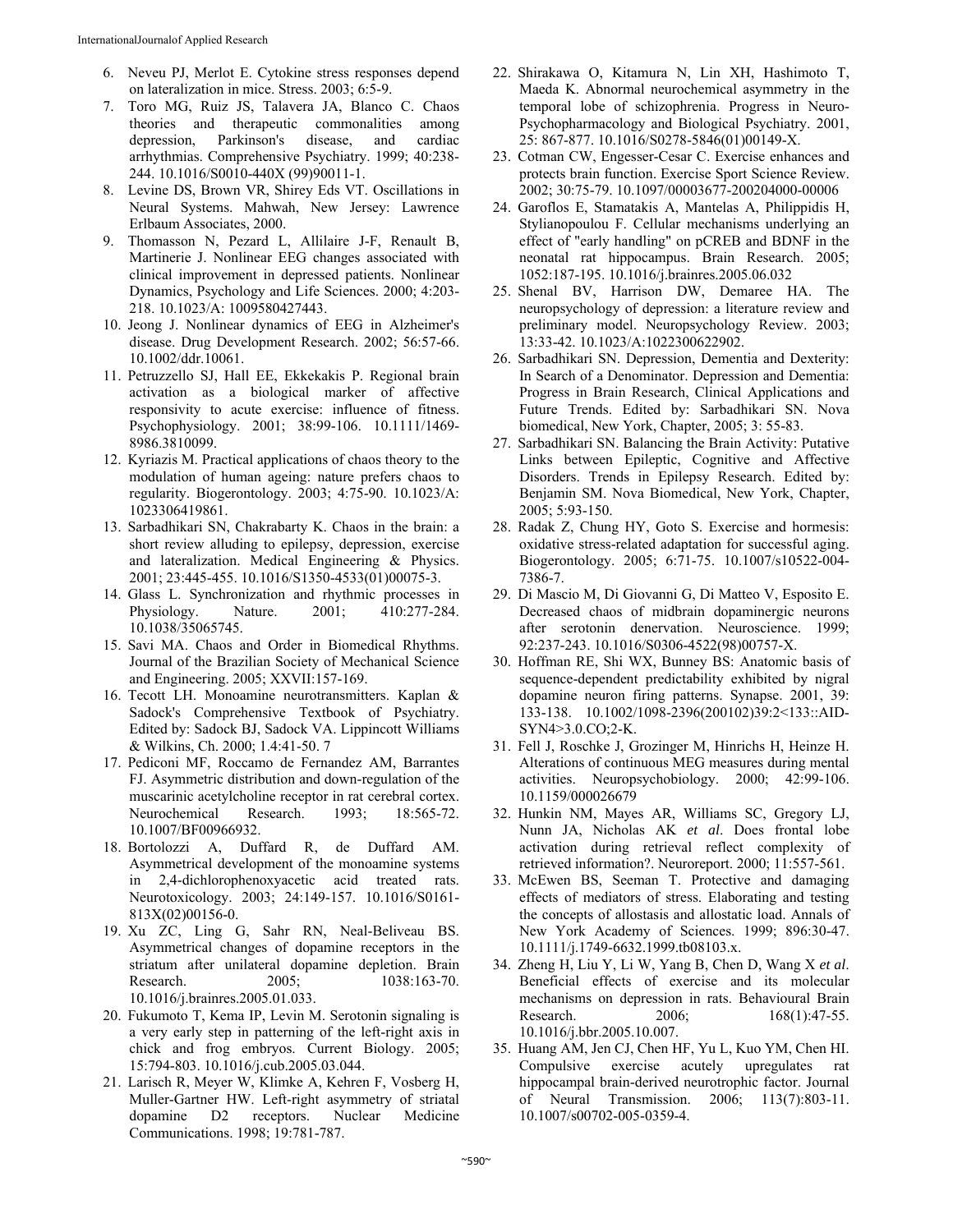- 36. Duman RS. Neurotrophic factors and regulation of mood: Role of exercise, diet and metabolism. Neurobiology of Aging. 2005, 11.
- 37. Powrozek TA, Sari Y, Singh RP, Zhou FC. Neurotransmitters and substances of abuse: effects on adult neurogenesis. Current Neurovascular Research. 2004; 1:251-260. 10.2174/1567202043362225.
- 38. Russo-Neustadt AA, Chen MJ. Brain-derived neurotrophic factor and antidepressant activity. Current Pharmaceutical Design. 2005; 11:1495-1510. 10.2174/1381612053764788
- 39. Kleim JA, Jones TA, Schallert T. Motor enrichment and the induction of plasticity before or after brain injury. Neurochemical Research. 2003; 28:1757-1769. 10.1023/A: 1026025408742.
- 40. Kiraly MA, Kiraly SJ. The effect of exercise on hippocampal integrity: review of recent research. International Journal of Psychiatry in Medicine. 2005; 35(1):75-89.
- 41. Accessed June 2006. http://www.cdc.gov/nccdphp/dnpa/physical/pdf/PA\_Int ensity table 2 1.pdf
- 42. Freeman WJ. Brain Dynamics: Brain Chaos and Intentionality. Integrative Neuroscience. Bringing Together Biological, Psychological and Clinical Models of the Human Brain. Edited by: Gordon E. Harwood Academic Publishers, Sydney, Australia, 2000, 163-171.
- 43. Sarbadhikari SN, Saha AK, Sreenath SN. Modeling the Role of Exercise and Stress on Depression – A System Biological Approach. Proceedings (Abstracts) of Sixth International Conference on Systems Biology (ICSB 2005). Boston, MA, 2005, 19-24,
- 44. Sarbadhikari SN, Dey S, Ray AK. Chronic Exercise Alters EEG Power Spectra in an Animal Model of Depression. Indian J Physiol Pharmacol. 1996; 40(1):47-57.
- 45. Duman RS, Monteggia LM. A Neurotrophic Model for Stress-Related Mood Disorders. Biological Psychiatry. 2006; 59(12):1116-27. 10.1016/j.biopsych.2006.02.013.
- 46. Takeda H, Tsuji M, Yamada T, Masuya J, Matsushita K, Tahara M *et al.* Caffeic acid attenuates the decrease in cortical BDNF mRNA expression induced by exposure to forced swimming stress in mice. European Journal of Pharmacology. 2006; 534:115-121. 10.1016/j.ejphar.2006.01.026. Epub 2006 Feb 21
- 47. Rogoz Z, Legutko B. Combined treatment with imipramine and metyrapone induces hippocampal and cortical brain-derived neurotrophic factor gene expression in rats. Pharmacological Reports. 2005; 57:840-844.
- 48. De La Garza R, Mahoney JJ. A distinct neurochemical profile in WKY rats at baseline and in response to acute stress: implications for animal models of anxiety and depression. Brain Research. 2004; 1021:209-218. 10.1016/j.brainres.2004.06.052.
- 49. Gomez-Pinilla F, Ying Z, Roy RR, Molteni R, Edgerton VR. Voluntary exercise induces a BDNF-mediated mechanism that promotes neuroplasticity. Journal of Neurophysiology. 2002; 88:2187-2195. 10.1152/jn.00152.2002.
- 50. Zaldivar F, Wang-Rodriguez J, Nemet D, Schwindt C, Galassetti P, Mills PJ *et al*. Constitutive pro- and antiinflammatory cytokine and growth factor response to exercise in leukocytes. Journal of Applied Physiology.

2006; 100:1124-1133.

10.1152/japplphysiol.00562.2005. Epub 2005 Dec 15

- 51. Bixby W, Spalding T, Hatfield B. Temporal Dynamics and Dimensional Specificity of the Affective Response to Exercise of Varying Intensity: Differing Pathways to a Common Outcome. Journal of Sport and Exercise Psychology. 2001; 23:171-190
- 52. Van Landuyt LM, Ekkekakis P, Hall E, Petruzzello S. Throwing the mountains into the lakes: On the perils of nomothetic conceptions of the exercise-affect relationship. Journal of Sport and Exercise Psychology. 2000; 22:208-234.
- 53. Dishman RK, Berthoud HR, Booth FW, Cotman CW, Edgerton VR, Fleshner MR *et al*. Neurobiology of exercise. Obesity (Silver Spring). 2006; 14:345-356.
- 54. Greenwood BN, Foley TE, Day HE, Burhans D, Brooks L, Campeau S, Fleshner M: Wheel running alters serotonin (5-HT) transporter, 5-HT1A, 5-HT1B, and alpha 1b-adrenergic receptor mRNA in the rat raphe nuclei. Biological Psychiatry. 2005, 57: 559-568. 10.1016/j.biopsych.2004.11.025.
- 55. Sarbadhikari SN. A Neural Network Confirms that Physical Exercise Reverses EEG Changes in Depressed Rats. Medical Engineering and Physics. 1995; 17:579- 582. 10.1016/1350-4533(95)00011-B.
- 56. Sarbadhikari SN, Pal SK. Automated Techniques for identifying depression from EEG. Edited by: Leondes CT., Handbook of Computational Methods in Biomaterials, Biotechnology & Biomedical systems, Kluwer Academic Publishers, 4, Chapter. 2002; 3:51- 81.
- 57. Tan U. Psychomotor Theory: Mind-Brain-Body triad in health and disease. Depression and Dementia: Progress in Brain Research, Clinical Applications and Future Trends. Edited by: Sarbadhikari SN. Nova Biomedical, New York, Chp 2005; 2:21-53.
- 58. McMorris T, Harris RC, Swain J, Corbett J, Collard K, Dyson RJ *et al*. Effect of creatine supplementation and sleep deprivation, with mild exercise, on cognitive and psychomotor performance, mood state, and plasma concentrations of catecholamines and cortisol. Psychopharmacology (Berl). 2006,
- 59. Tonacio AC, Trombetta IC, Rondon MU, Batalha LT, Kuniyoshi FH, Laterza MC *et al*. Effects of diet and exercise training on neurovascular control during mental stress in obese women. Brazilian Journal of Medical and Biological Research. 2006; 39:53-62. 10.1590/S0100-879X2006000100006. Epub 2005 Dec 15
- 60. Estrada-Camarena E, Fernández-Guasti A, López-Rubalcava C. Participation of the 5-HT1A Receptor in the Antidepressant-Like Effect of Estrogens in the Forced Swimming Test. Neuropsychopharmacology. 2006; 31:247-255. 10.1038/sj.npp.1300821.
- 61. Bjørnebekk A, Mathé AA, Brené S. Running has Differential Effects on NPY, Opiates, and Cell Proliferation in an Animal Model of Depression and Controls. Neuropsychopharmacology. 2006; 31:256- 264. 10.1038/sj.npp.1300820.
- 62. Onn S-P, Wang X-B, Lin M, Grace AA. Dopamine D1 and D4 Receptor Subtypes Differentially Modulate Recurrent Excitatory Synapses in Prefrontal Cortical Pyramidal Neurons. Neuropsychopharmacology. 2006; 31:318-338. 10.1038/sj.npp.1300829